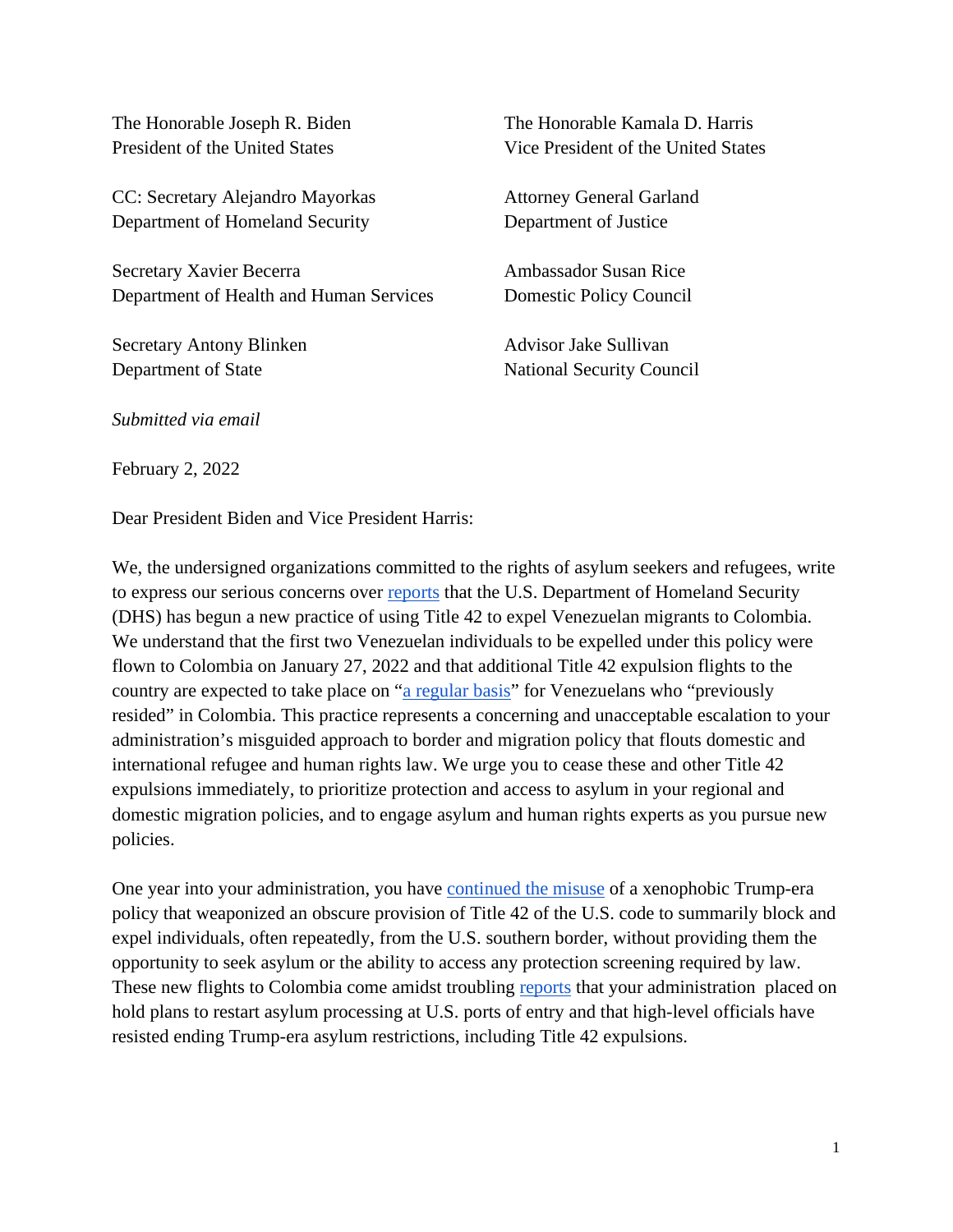Title 42 expulsions have nothing to do with protecting public health and are not necessary to protect the public from the spread of COVID-19. Since the start of the COVID-19 pandemic, [public health experts,](https://phr.org/our-work/resources/neither-safety-nor-health/) the [UN Refugee Agency,](https://www.unhcr.org/news/press/2021/8/6113dfc14/unhcr-concerned-expulsion-flights-under-covid-19-asylum-restrictions.html) and other humanitarian advocates have demonstrated that it is possible to protect public health and ensure [access to asylum](https://www.publichealth.columbia.edu/research/program-forced-migration-and-health/public-health-recommendations-processing-families-children-and-adults-seeking-asylum-or-other) simultaneously. In fact, the [Centers for Disease Control and Prevention \(CDC\) objected](https://apnews.com/article/virus-outbreak-pandemics-public-health-new-york-health-4ef0c6c5263815a26f8aa17f6ea490ae) to the use of Title 42 for mass expulsions of migrants and confirmed such expulsions [lacked](https://www.wsj.com/articles/cdc-officials-objected-to-order-turning-away-migrants-at-border-11601733601) a valid public health basis. Your Chief Medical Advisor Dr. Anthony Fauci has himself stated that [immigrants](https://www.forbes.com/sites/alisondurkee/2021/10/03/fauci-says-immigrants-are-absolutely-not-driving-covid-19-surge-lets-face-reality-here/?sh=274f011b173d) are "absolutely not" driving a COVID-19 outbreak and that expelling migrants is not a solution to an outbreak.

Over the past twelve months, your administration expelled people—often expelling the same person repeatedly—from the U.S. southern border more than *[one million times](https://www.cbp.gov/newsroom/stats/cbp-enforcement-statistics/title-8-and-title-42-statistics)*. In just the first seven months of your administration, U.S. border officials [carried out](https://www.cbsnews.com/news/immigration-title-42-border-policy-migrants-screened-us-protection/) 704,000 expulsions, a significant increase from the Trump administration's 400,000 expulsions conducted over ten months. In addition to the new expulsion flights to Colombia, DHS also carries out land expulsions to Mexico and expulsion flights to send individuals and families back to their countries of origin, including [Haiti,](https://www.theguardian.com/us-news/2021/oct/04/haitian-deportations-illegal-state-department-official-harold-koh) [Guatemala,](https://www.washingtonpost.com/world/2021/08/10/mexico-deport-guatemala/) [Honduras,](https://static1.squarespace.com/static/5e221cacff87ba2d2833cf54/t/61d39007020a5d713c988e78/1641254920060/ICE+Air+Dec+2021F_THCPDF.pdf) and [Brazil.](https://g1.globo.com/mg/minas-gerais/noticia/2022/01/26/voo-com-cerca-de-200-brasileiros-deportados-dos-eua-chega-nesta-quarta-feira-a-minas.ghtml) Even though your administration has [acknowledged](https://www.federalregister.gov/documents/2021/08/03/2021-16481/designation-of-haiti-for-temporary-protected-status) that "Haiti is grappling with a deteriorating political crisis, violence, and a staggering increase in human rights abuses..." - the U.S. has since September 2021, inexplicably chartered nearly [150 flights](https://docs.google.com/spreadsheets/d/1mvPiOvISRYTNEg7Mzk7nmZsk3PG0_jw4y8XVJ3oDMms/edit#gid=0) of almost 16,000 Haitians, including families with [infants,](https://thehill.com/latino/572588-advocates-in-utter-disbelief-after-biden-resumes-haitian-repatriations) back to a country that is unquestionably unsafe without offering them any opportunity to seek protection before expulsion. These expulsions under Title 42 [violate the law](https://www.politico.com/news/2021/09/16/biden-title-42-blocked-asylum-512271) and risk sending people back to dangerous conditions – sometimes the very ones that caused them to seek safety in the first place.

As you are aware, Venezuela is currently facing a severe economic, political, and humanitarian [crisis.](https://www.federalregister.gov/documents/2021/03/09/2021-04951/designation-of-venezuela-for-temporary-protected-status-and-implementation-of-employment) [Millions of Venezuelans](https://www.r4v.info/en/refugeeandmigrants) have left the country due to political persecution, a collapse of basic services, food insecurity, and rampant violence. Over 1.7 million [Venezuelans are being](https://oecd-development-matters.org/2021/05/05/understanding-migration-as-an-asset-the-colombian-case/)  [hosted in Colombia](https://oecd-development-matters.org/2021/05/05/understanding-migration-as-an-asset-the-colombian-case/) and many have been [granted temporary status there](https://www.npr.org/2021/02/09/965853031/colombia-offers-temporary-legal-status-to-nearly-1-million-venezuelan-migrants) and only a small percentage of Venezuelans have sought asylum in the United States; however, [Colombia is not](https://codhes.files.wordpress.com/2021/06/20210622_-bci_96_fnl-1.pdf)  [safe for all Venezuelan migrants and refugees.](https://codhes.files.wordpress.com/2021/06/20210622_-bci_96_fnl-1.pdf) Venezuelans, and all other individuals fleeing persecution have the right to seek asylum under U.S. law and to have their claims for protection assessed on a case-by-case basis. Your administration is blatantly violating the law by expelling these people to other countries in the region, such as Colombia, and we are deeply troubled by the informal and opaque arrangements with third countries that facilitate these expulsions. Your administration [terminated](https://www.npr.org/2021/02/06/964907437/biden-moves-to-end-trump-era-asylum-agreements-with-central-american-countries) several such agreements with Central American countries when you came into office, making these new flights especially concerning.

During its first year in office, your administration [committed](https://www.whitehouse.gov/briefing-room/statements-releases/2021/07/29/fact-sheet-the-collaborative-migration-management-strategy/) to a comprehensive regional approach to migration, aiming to strengthen asylum systems and refugee resettlement programs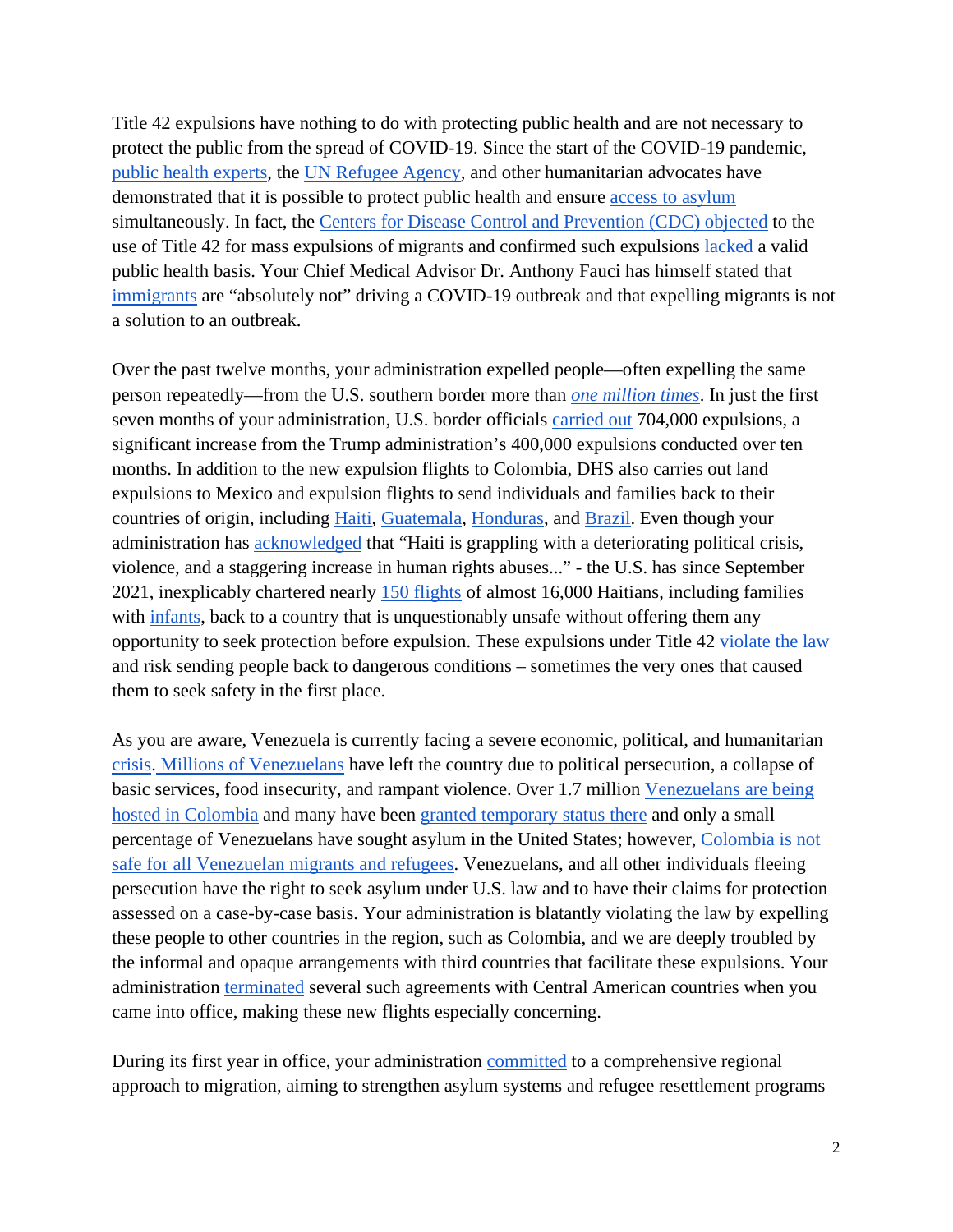in the region and promote ["safe,](https://www.state.gov/creating-a-comprehensive-framework-to-promote-safe-orderly-migration-in-north-and-central-america/) orderly, and humane migration." Despite this pledge, your administration's actions suggest that the United States seeks out negotiations with countries throughout Latin America that externalize its borders further south, shifts responsibility to countries already hosting millions of refugees, and impedes people's ability to seek protection in the United States. Earlier this month, [under pressure from your administration,](https://www.reuters.com/world/americas/mexico-formally-unveils-new-visa-requirements-venezuelans-2022-01-06/) the Mexican government implemented new requirements that Venezuelans obtain a visa to travel to Mexico. According to [reports,](https://www.cbsnews.com/news/immigration-biden-border-policies-trump-era/) your administration has also requested that Mexico sign a safe third country agreement, which could effectively block most individuals (except Mexicans) from seeking asylum in the United States.

We urge your administration to abandon efforts to prevent people from seeking asylum through externalized migration controls in the region and to undermine the right of people to seek protection in the United States. As you pursue other regional efforts, it is imperative that your administration operate with increased transparency and engage with asylum and human rights experts about potential efforts such as anticipated regional compacts on migration with other countries in the Americas. While regional protections must be strengthened, these efforts must not and need not come at the expense of existing protection mechanisms and access to asylum at the U.S.-Mexico border, including at [ports of entry.](https://www.womensrefugeecommission.org/wp-content/uploads/2021/10/Restoring-Access-Asylum-Safely-Reopening-Ports-of-Entry-US-Mexico-Border.pdf)

Your administration has the responsibility to uphold U.S. refugee law and treaty obligations. We call on your administration to cease further expulsions of Venezuelan migrants to Colombia, and to immediately end its use of all expulsions under Title 42. Our organizations continue to welcome the opportunity to engage on and inform how to promote a protection centered approach to ["safe,](https://www.state.gov/creating-a-comprehensive-framework-to-promote-safe-orderly-migration-in-north-and-central-america/) orderly, and humane migration," including restoring access to asylum at the border, including at ports of entry.

## Respectfully,

Adelanto Visitation & Advocacy Network Alianza Americas Al Otro Lado American Civil Liberties Union American Friends Service Committee Amnesty International USA Arizona Justice For Our Neighbors Asylum Seeker Advocacy Project (ASAP) America's Voice Bellevue PSOT Bridges Faith Initiative Casa de Venezuela Greater Philadelphia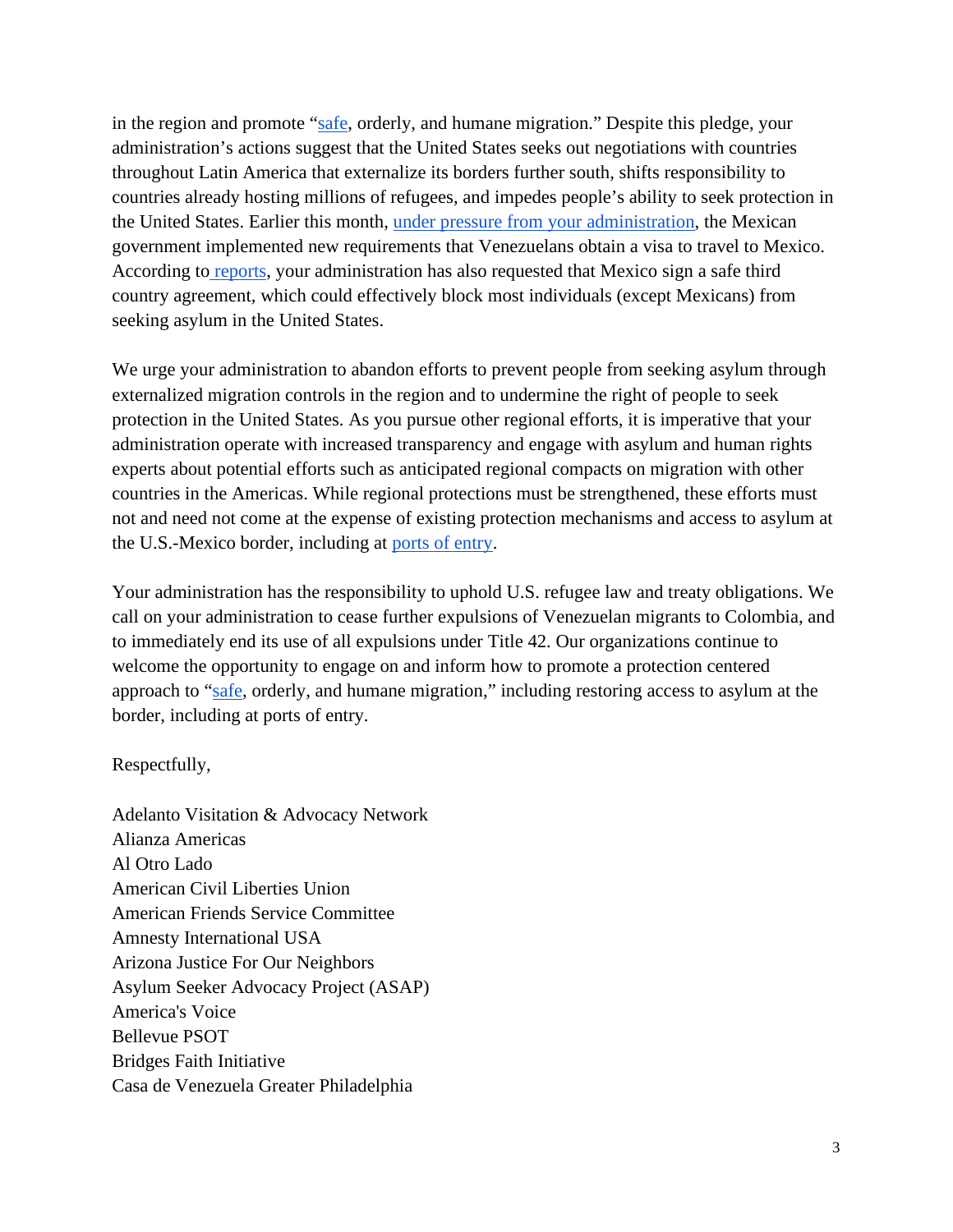Catholic Legal Immigration Network, Inc. Center for Democracy in the Americas Center for Gender & Refugee Studies Center for Law and Social Policy (CLASP) Center for Victims of Torture Church World Service Christian Reformed Church Office of Social Justice Community Change Action DePaul Sanctuary Doctors for Camp Closure Envision Freedom Fund Esperanza Immigrant Rights Project, CCLA Inc. Fair Immigration Reform Movement (FIRM) Action Faith in Public Life First Focus on Children Florence Immigrant & Refugee Rights Project Fordham Law School Feerick Center for Social Justice Forging Opportunities for Refugees in America Friends Committee on National Legislation Haitian Bridge Alliance Hispanic Federation Hope Border Institute Houston Immigration Legal Services Collaborative Human Rights First Human Rights Initiative of North Texas Illinois Coalition for Immigrant and Refugee Rights Immigrant Defenders Law Center Immigrant Legal Center Immigration Hub Institute for Justice & Democracy in Haiti Instituto para las Mujeres en la Migración (IMUMI) International Refugee Assistance Project (IRAP) Japanese American Citizens League Jesuit Refugee Service/USA Jewish Family Service of San Diego Jewish Activists for Immigration Justice of Western MA Justice Action Center Justice for Our Neighbors El Paso Justice in Motion Kids in Need of Defense (KIND)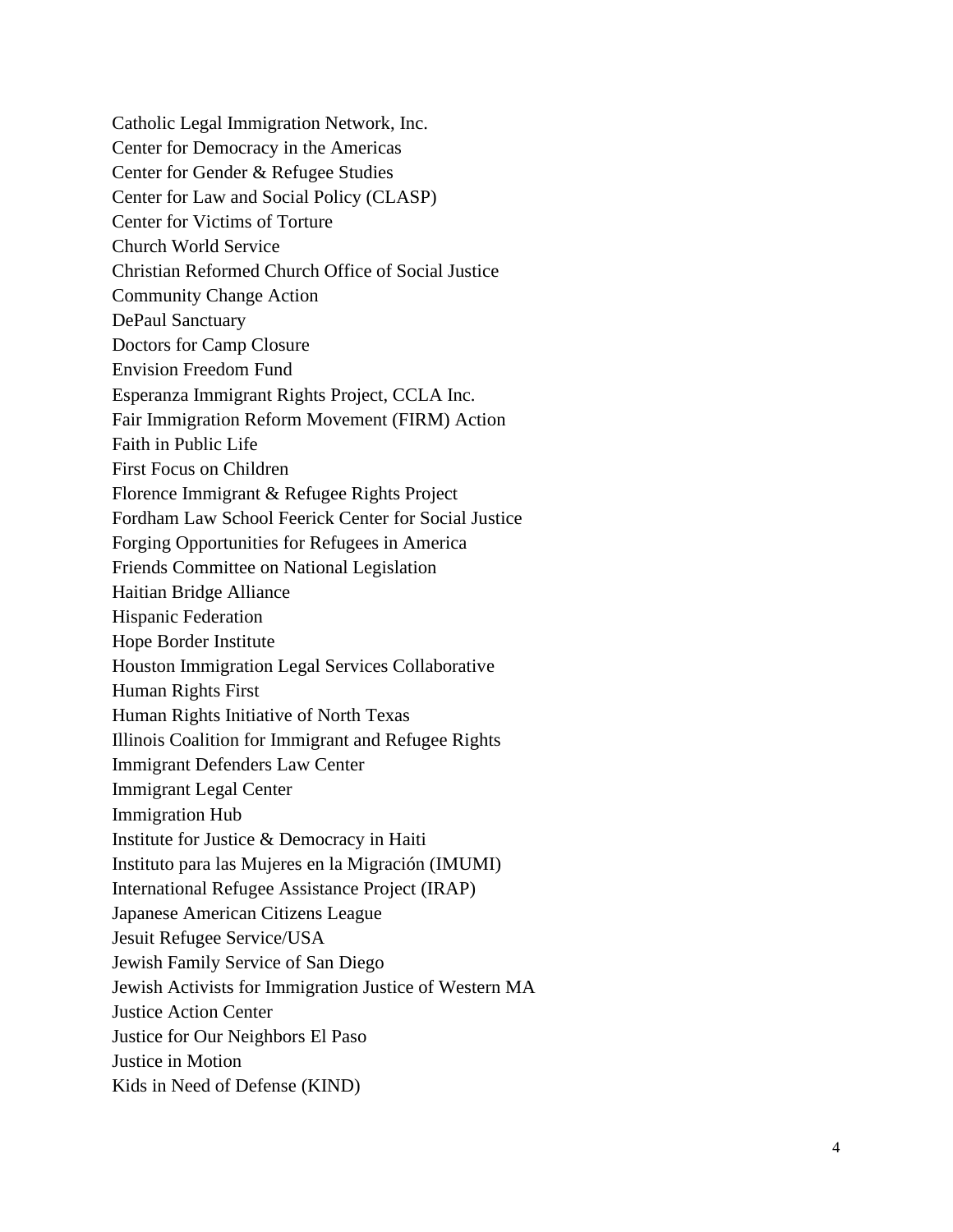La Raza Community Resource Center The Latin America Working Group (LAWG) Legal Aid Justice Center Lutheran Immigration and Refugee Service Madres e Hijos Mennonite Central Committee U.S. Mississippi Center for Justice National Council of Jewish Women National Immigrant Justice Center National Immigration Law Center National Network for Immigrant and Refugee Rights NETWORK Lobby for Catholic Social Justice New American Legal Clinic - San Joaquin College of Law New England Justice for Our Neighbors New York Annual Conference Board of Church and Society New York Immigration Coalition New York Justice for Our Neighbors, Inc. Northwest Immigrant Rights Project Oasis Legal Services Oxfam America Physicians for Human Rights Presente.org Project Lifeline Public Counsel Public Law Center Pulso Quixote Center RAICES Refugee Action Network Refugee Congress RefugeeOne Robert F. Kennedy Human Rights Rocky Mountain Immigrant Advocacy Network Save the Children Sisters of Mercy of the Americas - Justice Team Southwest Asylum & Migration institute (SAMI) Student Clinic for Immigrant Justice T'ruah: The Rabbinic Call for Human Rights Tahirih Justice Center Taylor Levy Law